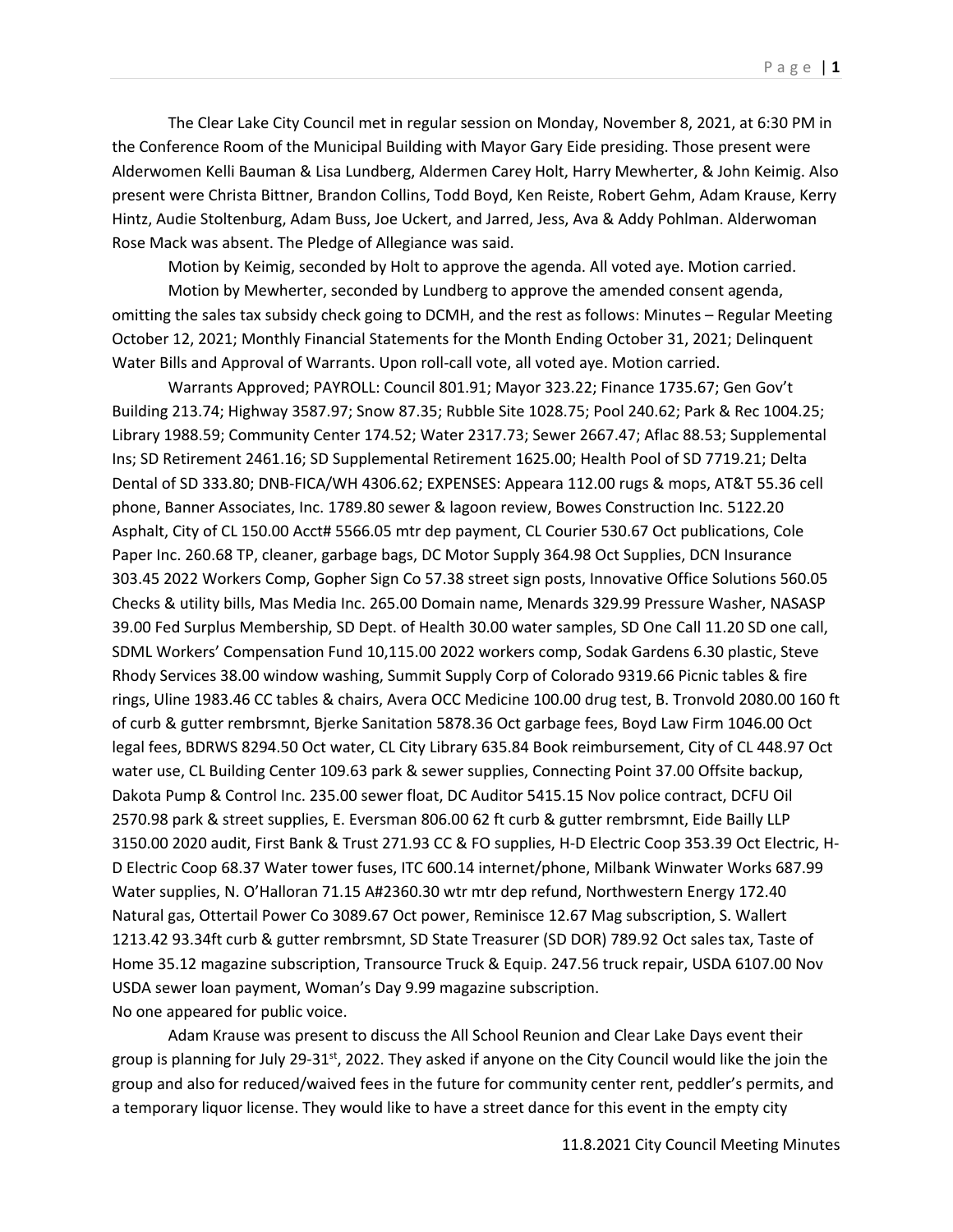parking lot and utilize the school's bus garage. The council thought the event would be a great opportunity for the community and would like to continue to receive updates on the plans of it.

Christa Bittner, representing the Chamber of Commerce, stated they are planning to hold Mini Main Street on December 4<sup>th</sup> in the Community Center; this event will consist of a vendor fair, Santa visit and bingo. She was asking for the City to waive the rental fee. Motion by Holt, seconded by Mewherter to give the rental fee as a donation to the Chamber for the event. Upon roll call vote, all voted aye. Motion carried.

Motion by Keimig, seconded by Lundberg to Convene as Board of Adjustments. All voted aye. Motion carried.

Robert Gehm, the Real Estate Representative with Northwestern Energy, was present to discuss the conditional use permit needed to build a 100x100 ft. mitigate station for a natural gas line near the water tower going to Crystal Springs Feeds. Motion by Holt, seconded by Mewherter to approve conditional use permit and allow Northwestern to put up a fence on the property line & reduce setbacks to whatever requirements Northwestern sees fit. All voted aye. Motion carried.

Jessica Pohlman was present to discuss the conditional use permit needed to run a dog training business in town. She will only get supplies mailed to her residence, and visit clients in their own homes. Motion by Keimig, seconded by Bauman to approve the permit. All voted aye. Motion carried.

Motion by Holt, seconded by Keimig to reconvene as regular council and adjourn as board of adjustment. All voted aye. Motion carried.

Adam Buss, with New York Life Insurance, was present to discuss options of insurance policies for city employees.

Joe Uckert was present to discuss the proposed by-laws for the Clear Lake Development Group. After much discussion with City Attorney, Todd Boyd, it was decided to contact an attorney who specializes in creating new corporations, instead of trying to revive the former HRC corporation since there were no Articles of Incorporation filed.

Motion by Lundberg, seconded by Mewherter to approve the 2020 audit from Eide Bailly. All voted aye. Motion carried.

Discussion was held on possibly lowering the fee amounts for off-sale liquor licenses, but the council agreed to keep fees the same, at \$500, for everyone.

Motion by Keimig, seconded by Bauman to approve the 2022 Uniform Alcoholic Beverage License Application for Retail Liquor sales and the Alcoholic Beverages Operating Agreement for the Clear Lake Golf Club, subject to all State and local requirements being met and all required documents and payments being submitted to the City Finance Office prior to January 1, 2022. All voted aye. Motion carried.

Motion by Bauman, seconded by Keimig to approve the 2022 Uniform Alcoholic Beverage License Application for Retail Liquor and Package Liquor sales and the Alcoholic Beverages Operating Agreement for Pederberg's Bar & Grill, LLC, subject to all State and local requirements being met and all required documents and payments being submitted to the City Finance Office prior to January 1, 2022. All voted aye, with Lundberg abstaining. Motion carried.

Motion by Mewherter, seconded by Holt to approve the 2022 Uniform Alcoholic Beverage License Application for Retail Liquor and Package Liquor sales and the Alcoholic Beverages Operating Agreement for Tail Feathers LLC, subject to all State and local requirements being met and all required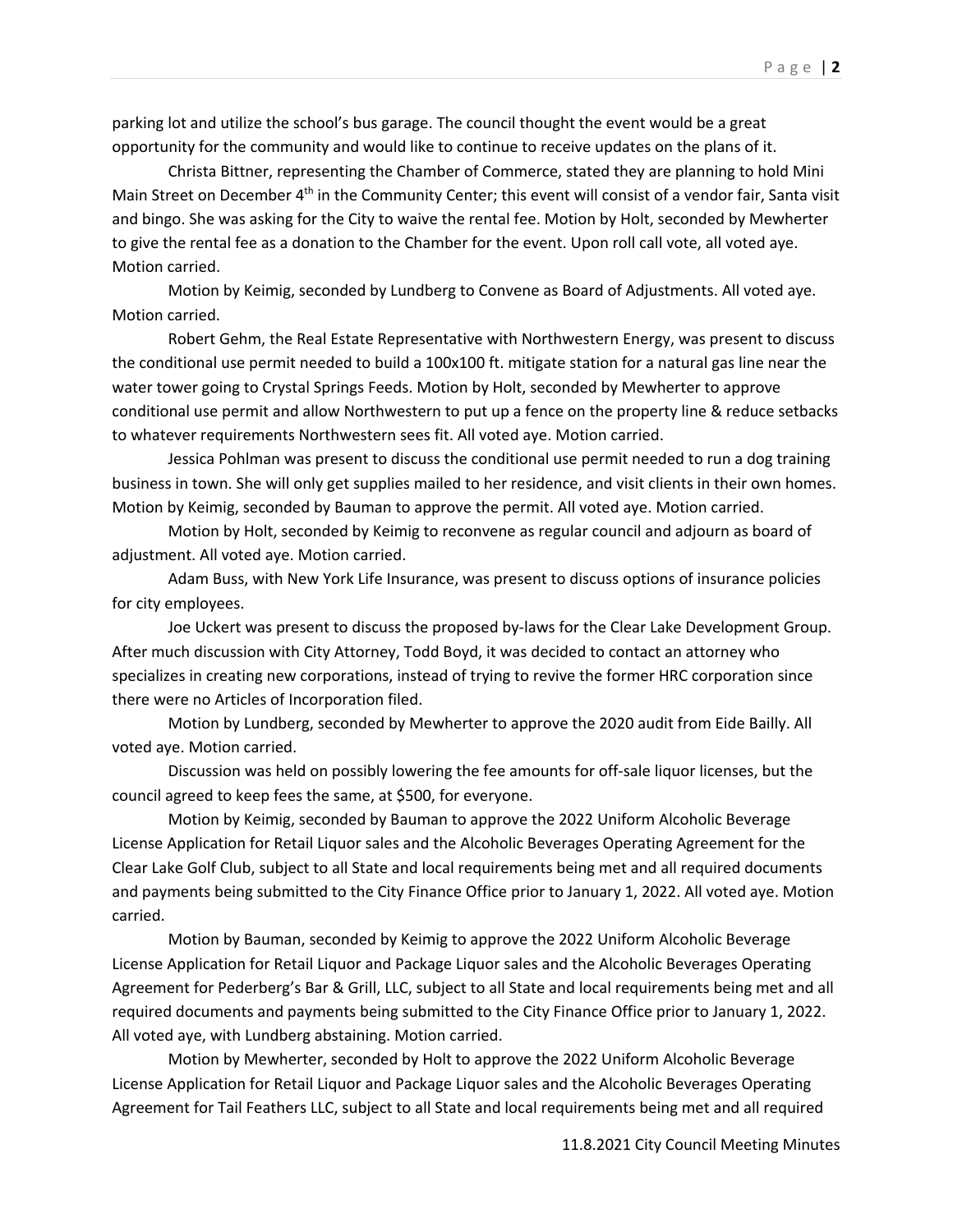documents and payments being submitted to the City Finance Office prior to January 1, 2022. All voted aye. Motion carried.

Motion by Mewherter, seconded by Keimig to approve the 2022 Uniform Alcoholic Beverage License Application for Package Liquor sales and the Alcoholic Beverages Operating Agreement for Maynard's, subject to all State and local requirements being met and all required documents and payments being submitted to the City Finance Office prior to January 1, 2022. All voted aye. Motion carried.

Motion by Lundberg, seconded by Keimig to approve the 2022 Uniform Alcoholic Beverage License Application for Retail Wine and Cider sales for Dolgen Midwest, LLC, dba Dollar General Store #16254, subject to all State and local requirements being met and all required documents and payments being submitted to the City Finance Office prior to January 1, 2022. All voted aye. Motion carried.

Motion by Mewherter, seconded by Holt to approve Health Insurance Plan B with the Health Pool of South Dakota, with a 5% rate increase, for the January 1, 2022 - December 31, 2022 plan year. All voted aye. Motion carried.

Motion by Keimig, seconded by Lundberg to approve the 2022 dental plan with Delta Dental with a slight rate increase for the January 1, 2022 - December 31, 2022 plan year. All voted aye. Motion carried.

Motion by Lundberg, seconded by Keimig to approve Resolution No. 2021-13 – Transfer from Contingency Fund. All voted aye. Motion carried.

Motion by Keimig, seconded by Lundberg to approve Resolution No. 2021-14 – Accepting the FEMA Flood Plan. Upon roll-call vote the following votes were cast: Bauman-yes; Lundberg-yes; Holt-no; Keimig-no, Mewherter-yes. Motion carried.

Motion by Bauman, seconded by Mewherter to declare the following as surplus property, having no value or of value less than \$500.00 and authorize disposal of: 15 fire extinguishers (1-20 lb., 5- 10 lb. & 9-5 lb.), 2 expired silver water fire extinguishers, 2 broken pressure washers (1 Husky & 1 Briggs & Stratton), 1 broken 6 gallon Shop Vacuum, 1 Husky pull behind sprayer without booms, 1- 800 gal rusted out, leaky fuel tank, 1- 1000 gal water tank that leaks & has fallen out the back of a truck, 2 faded skate park signs, 3 wooden backboards, 8 obsolete stop signs, 109 obsolete intersection signs, nonreflective, 250 obsolete address signs, Bee liner paint striper, 6 metal folding chairs, 1 Philips Magnavox TV, 1 Sylvania TV/VCR/DVD unit, 7 obsolete/broken water waters (3 of Sensus Iperl ¾ inch meters & 4 of MXU 1 inch meters), 1 dentist chair, 1 broken sidewalk trash can, 1 old rusted holding tank, 2 truck grills & damaged fiberglass front, 2 bent runway markers, 2 old airport signs, 1 broken Jandy Lite 2 pool heater, 1 broken Raypak pool heater. All voted aye. Motion carried.

 Motion by Holt, seconded by Keimig to give Clear Lake Chamber Cash for Christmas with \$75.00 being given to each full-time employee and \$25.00 given to each regular part-time employee. All voted aye. Motion carried.

The year-end Council meeting date is set for Tuesday, December 28, 2021, at 5:00 PM.

Brandon Collins presented the need for a truck loading chute, costing around \$2000. Motion by Holt, seconded by Keimig to approve the purchase of the chute. All voted aye. Motion carried.

Collins also presented the idea of switching the jetter body over to the International truck. This would include some work done by Supreme Welding to extend the truck body & repairing the tank. Motion by Holt, seconded by Mewherter to approve the switch & repairs. All voted aye. Motion carried.